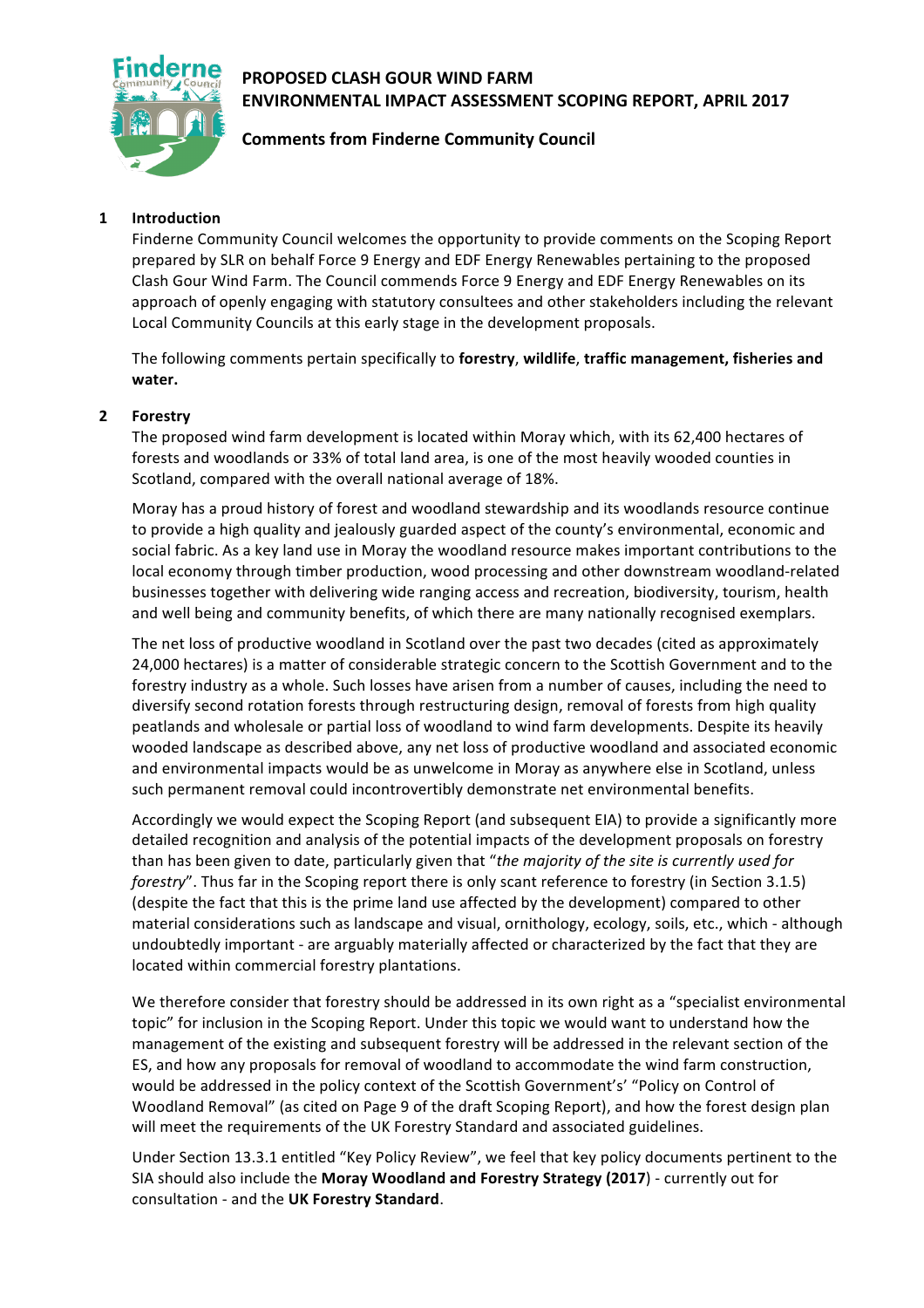#### **3 Wildlife**

We have concerns regarding the development's potential impacts on breeding bird species.

Although most study and talk is made of protected bird species as defined under the Schedules of the Wildlife & Countryside Act 1981 (W&CA), recent drops in local and national wading bird species numbers (in particular curlew, now placed on the 'Red List' by the British Trust for Ornithology) breed in moorland areas including those highlighted for the southwestern area of the development. Transit to/from feeding areas and the ability to avoid predators can be compounded by increased wind farm turbine installation across the whole area.

The latter transit aspects also affect red-throated divers (a W&CA 1981 Schedule 1 species) which have attempted breeding in the area in recent years, and are known to forage for food on Findhorn Bay before returning to their nest site/s in the development area. It is unlikely that any ornithological studies employed by the developers would be aware of this fact, being focused on the development area itself and not the wider picture.

Force 9 Energy has previously been openly pleased and 'flag waved' that the Berry Burn Wind Farm, which will effectively become the nucleus of the Clash Gour development, was constructed during the breeding season of hen harriers which nest in the area - again a Schedule 1 species. One could state that for this to have gone ahead and, despite resultant success, was reckless and the risk should not be attempted again. One nest location is supported by a large hunting/feeding area and the type of feeding switches through the course of the breeding season; for example, the breeding pair will initially feed on voles and other small mammals before catching small birds to feed to their young. This requires the birds to operate not only in and over moorland adjacent to the nest but also far and wide into farmland to the north. The development as indicated gives extreme concern that both during and post construction phases, a wider expansion of the number of turbines in the area (especially north and southwest) will constrain these birds further and increase the risk to the viability of the nest. Habitat to the north (Hill of Glaschyle wind farm, now in commission) and the south (the proposed Ourack wind farm) similarly constrains these and other raptor/owl species to the point of likely avoidance for hunting/feeding and any future establishment of breeding territories by new pairs of such species.

Lastly, in terms of monitoring, with developers themselves plus NGOs (e.g. SNH/RSPB) and other bodies such as the Scottish Raptor Study Group all attempting to 'do the right thing' and monitor birds and the wildlife in the development area, we are now perceiving a saturation of such to the point that the environmental monitors themselves could be causing disturbance. Intelligent use of local land workers (farmers, stalkers, etc.) should be considered and consulted on species activity, year-round and with an element of longevity far in excess of any shorter term, effectively snapshot-only studies.

#### **4 Traffic Management**

The current indication of construction traffic to access all three development sub-areas using roads widened for the Berry Burn development, via the A940 and the U89E Half Davoch loop road (through the Altyre Estate) would appear logical for the delivery of turbine elements. However, construction worker traffic for the 'only 12 turbine' Hill of Glaschyle wind farm build over 2015/2016 caused a number of issues along the same route (and from the A96 through the Mundole area onto the A940, south of Forres), including one head-on road traffic collision with injuries. Thankfully this did not include a school bus which uses the route four times on a weekday.

The different construction workers at the various phases, and presumed - in the majority - to be coming from the north if once again using R J Macleod of Dingwall for the civil engineering aspect, need to be correctly assessed in numerical terms and a proper evaluation made of the effects that will be seen especially if all 63 proposed turbines are approved. With environmental considerations in mind, study of alternative construction worker access for each of the three development sub-areas should be conducted to alleviate the single option currently presented, and strict site traffic rules established that apply to all of the affected public roads.